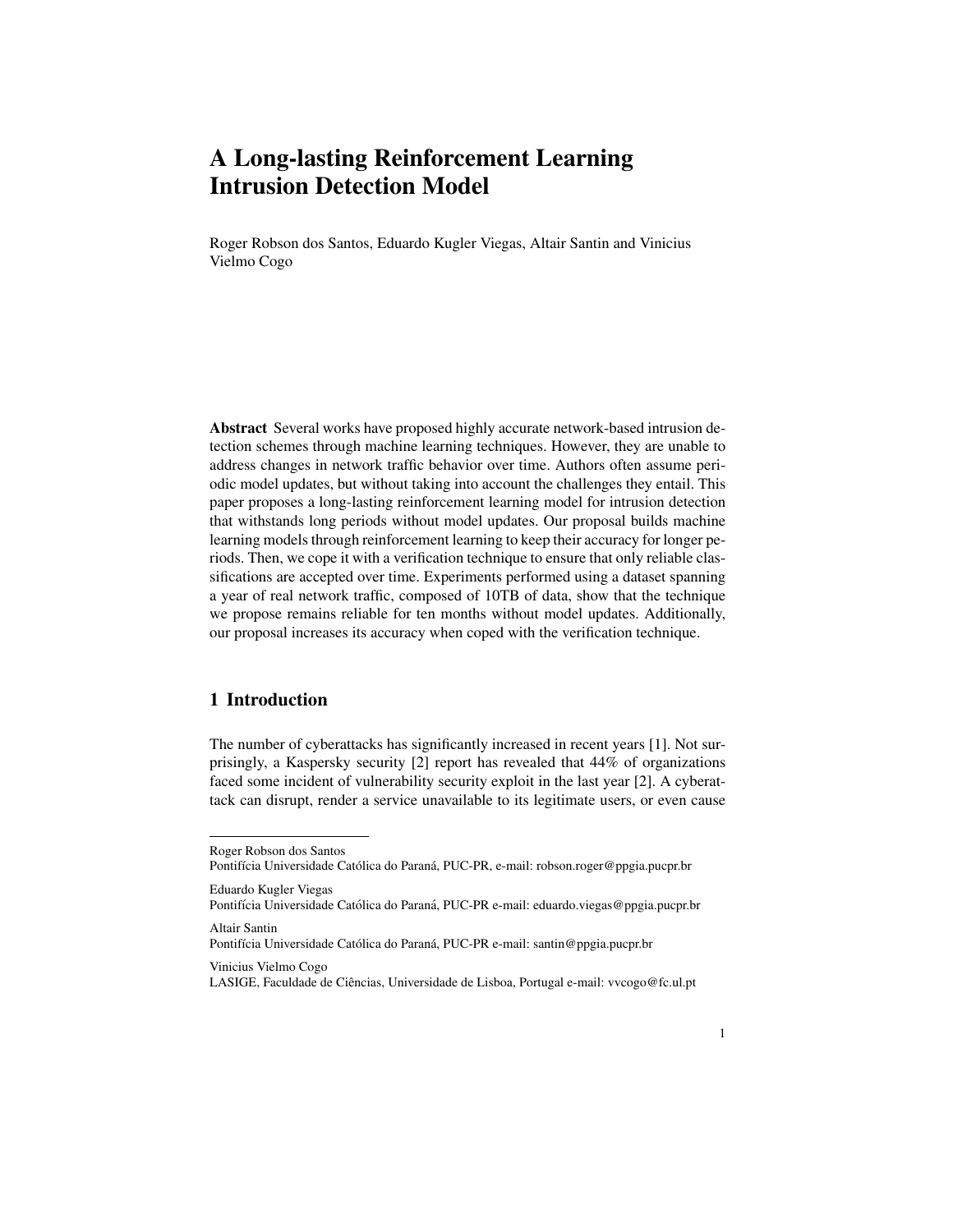monetary losses. For instance, the exploit of a zero-day privilege escalation discovered in 2019 affected several versions of Microsoft Windows [3]. Therefore, administrators need to have access to security solutions that enable the classification of new malicious activities [4].

To achieve such a goal, administrators usually resort to intrusion detection systems (IDS), which employ techniques either *signature-based* or *behavior-based* [5]. Signature-based detection uses a knowledge database of previously known attack behaviors. However, it is unable to detect new or unforeseen attacks [6]. In contrast, behavior-based detection relies upon a behavior database to build a behavioral model of the system. Consequently, this technique is more likely to detect new attacks if they behave similarly to known malicious activities.

Several works have been proposing highly-accurate *behavior-based* IDS schemes, which usually rely upon pattern recognition techniques [7]. In such an approach, a machine learning (ML) model is built according to a behavioral database containing both legitimate and attack activities [8]. The built model is used in production over time, assuming that it will detect new kinds of attacks. However, pattern recognition detects similar items rather than new diverse ones [7]. Consequently, if a new attack does not behave similarly to known ones, the ML model will only be able to classify it correctly if a model update takes place. Alternatively, the ML model update task is not easily feasible [9]. This is because the training task requires the building of an updated training database, the proper labeling of events (often only achieved through human assistance), and the execution of a computationally expensive model update process. Therefore, in order to enable the reliable deployment of *behaviorbased* IDS schemes, it becomes imperative techniques that are able to withstand long periods without human intervention [10]. Otherwise, the designed techniques may become outdated before they are even used in production (real world) [9].

In recent years, another popular approach for *behavior-based* classification resort to reinforcement learning (RL) techniques. Such a technique addresses classification through an agent, which learns the environment behavior through trialand-error interactions, hence, improving itself over time. As a result, the underlying built model learns the environment behavior over time. RL-based approaches have yielded promising results in several fields, such as actor behavior learning in virtual gaming [11], autonomous driving [12], and even prosthesis control learning [13]. However, their applicability in the intrusion detection field still in its infancy.

In light of this, this paper proposes a new reliable intrusion detection model through RL techniques aiming to withstand long periods reliably without human assistance. Our proposal is twofold. First, it addresses the challenge of performing intrusion detection through an RL technique by aiming the preservation of the obtained accuracy over time, even without periodic model updates. Second, we propose a verifier technique coped with the proposed RL approach to assess the classification output. As a result, our proposal maintains or even improves the classification accuracy over time, even in the absence of model updates, neither human assistance. In summary, this paper presents the following contributions:

• A novel RL-based intrusion detection scheme to provide classification models that withstand long periods without human intervention. Our proposed technique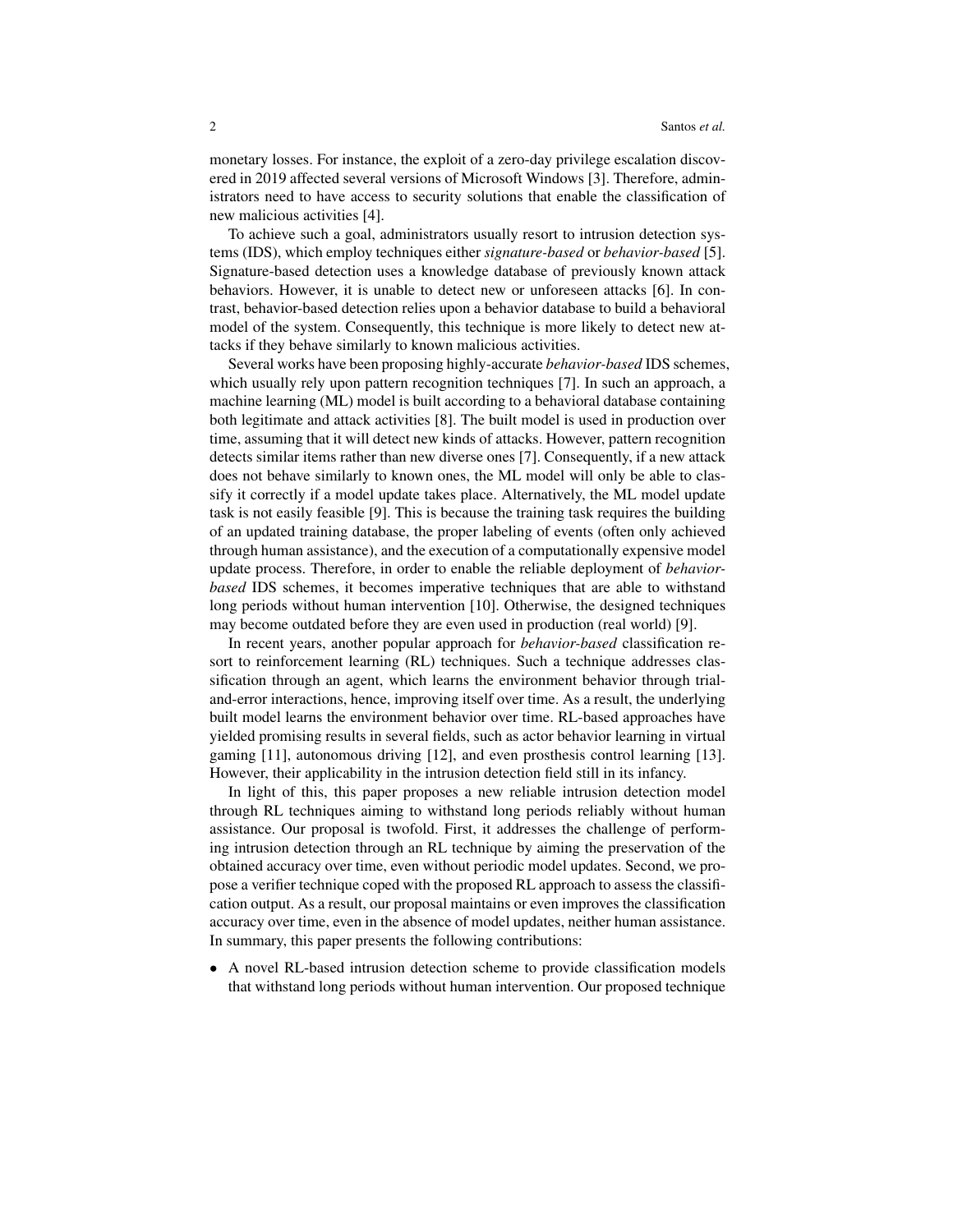outperforms the approaches from the state-of-the-art network traffic classification concerning their accuracy over time;

• A verifying technique, coped with the proposed RL-based approach, to assess the classification reliability over time. The proposed technique maintains or even improves the classification accuracy over time according to the administrator needs.

# 2 Preliminaries

## *2.1 Network-based Intrusion Detection*

Over the last years, several highly accurate ML-based Network-based Intrusion Detection Systems (NIDS) were proposed in the literature [14, 15, 17, 18]. In general, the proposed approaches are composed of four sequential modules: *Data Acquisition*, *Feature Extraction*, *Classification* and *Alert* modules. First, the *Data Acquisition* module gathers network data from the monitored environment, e.g., network packets. Second, the *Feature Extraction* module extracts behavioral features from the network data composing a feature vector. In NIDS, behavioral features are often represented through a network flow, with the network behavior from a host/service in a given time window, e.g., the ratio of exchanged packets/bytes in a 15 seconds interval. Third, the *Classification* module executes the underlying classification algorithm based on the extracted feature vector and classifies it as normal or attack. Finally, if a malicious event is found, the *Alert* module reports it.

In NIDS, the classification task is usually performed through pattern recognition techniques [19]. In pattern recognition, a ML model is built through a computationally expensive process named training. The training phase produces a model through a training dataset, which contains both normal and malicious activities (e.g., network flows) in a given period. As a result, the ML model detects events according to the behavior extracted from the training dataset [21]. Therefore, when the environment behavior changes, either due to the discovery of new attacks or due to the offering of new services, a new ML model must be built. However, the ML model update process is time-consuming and often demands human assistance.

## *2.2 Reinforcement Learning*

Different from traditional ML-based techniques, reinforcement learning (RL) approaches aim at finding an optimal policy strategy. To achieve such a goal, RL-based approaches rely upon an *agent*. The *agent* is connected to the environment through the *perception* and *action*. The *perception* enables the *agent* to gather the environment *state*, whereas the *action* enables the *agent* to act over the environment. At the training phase, the RL algorithm is executed iteratively over the environment, in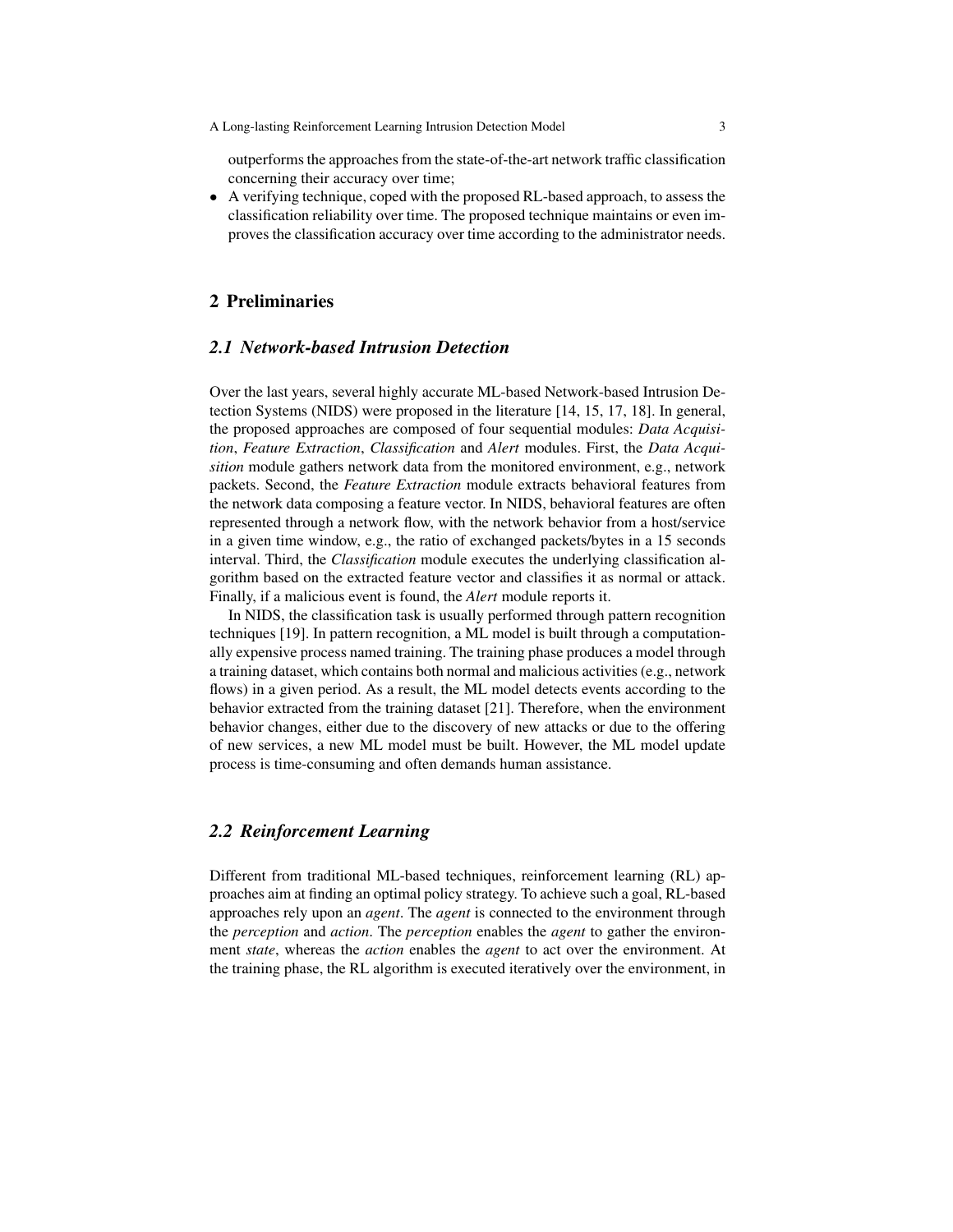which at each iteration, the *agent* receives the current environment state as input, as measured through the feature vector. Then, the *agent* performs an *action* over the environment, through an underlying ML model, which changes its state, and generates a *reward* as output. As a result, the training phase aims at finding an agent able to choose actions that increase its obtained rewards.

RL-based approaches are significantly different from traditional ML-based ones. Traditional ML relies on an input and output pair. An ML model receives a given event feature vector as input and outputs its estimated class value. In contrast, RLbased techniques are not given the event class value. Instead, after an *action* is performed, the *agent* only receives the *reward* for its *action* and the subsequent environment *state*. Therefore, the *agent* learns the optimal decision threshold for the long-term, given that it optimizes its rewards over time.

## 3 Related Works

Several highly accurate *behavior-based* NIDS have been proposed in the literature over the last years. In general, proposed approaches aim at improving their obtained accuracy in a test dataset, without taking into account the evolving behavior of network traffic over time.

For instance, Farnaaz *et al.* [8] applied a Random Forest classifier for non-linear classification to improve their obtained accuracy in the NSL-KDD dataset. Although the authors were able to improve detection in their system, the dataset they used is almost 20-years old and present several flaws, tampering the evaluation of their system reliability over time. Similarly, Nanda *et al.* [14] cope a rule-based classifier with the Random Forest classifier to perform intrusion detection. In their work, using the original KDD99 version, the authors were able to improve the system accuracy, without taking into account the detection of new behaviors. In contrast, a clustering-based approach coped with a genetic algorithm was proposed by Sukumar *et al.* [15]. Their approach performs unsupervised anomaly detection, i.e., without the prior knowledge of events' label. However, the dataset they used also is unrealistic, while their obtained accuracy is significantly lower than other proposals.

Some authors have also proposed MLP-based approaches for intrusion detection. For instance, Darkaie *et al.* [17] propose an intrusion detection based on MLP coupled with a feature reduction technique. In their work, also using an unrealistic dataset, the authors were able to improve their accuracy when increasing the MLP architecture layout. Similarly, Congyuan *et al.* [18] cope a recurrent neural network with a MLP to improve their system accuracy. Authors have shown that MLP-based techniques present higher accuracy rates. However, the dataset they used is unrealistic, and the accuracy behavior is not evaluated over time.

Due to its promising reported results, RL-based techniques have drawn attention in the research community. However, its applicability in the intrusion detection field still is in its infancy. Caminero *et al.* [10] propose a RL-based detection technique in which the environment is simulated using the training dataset. Authors were able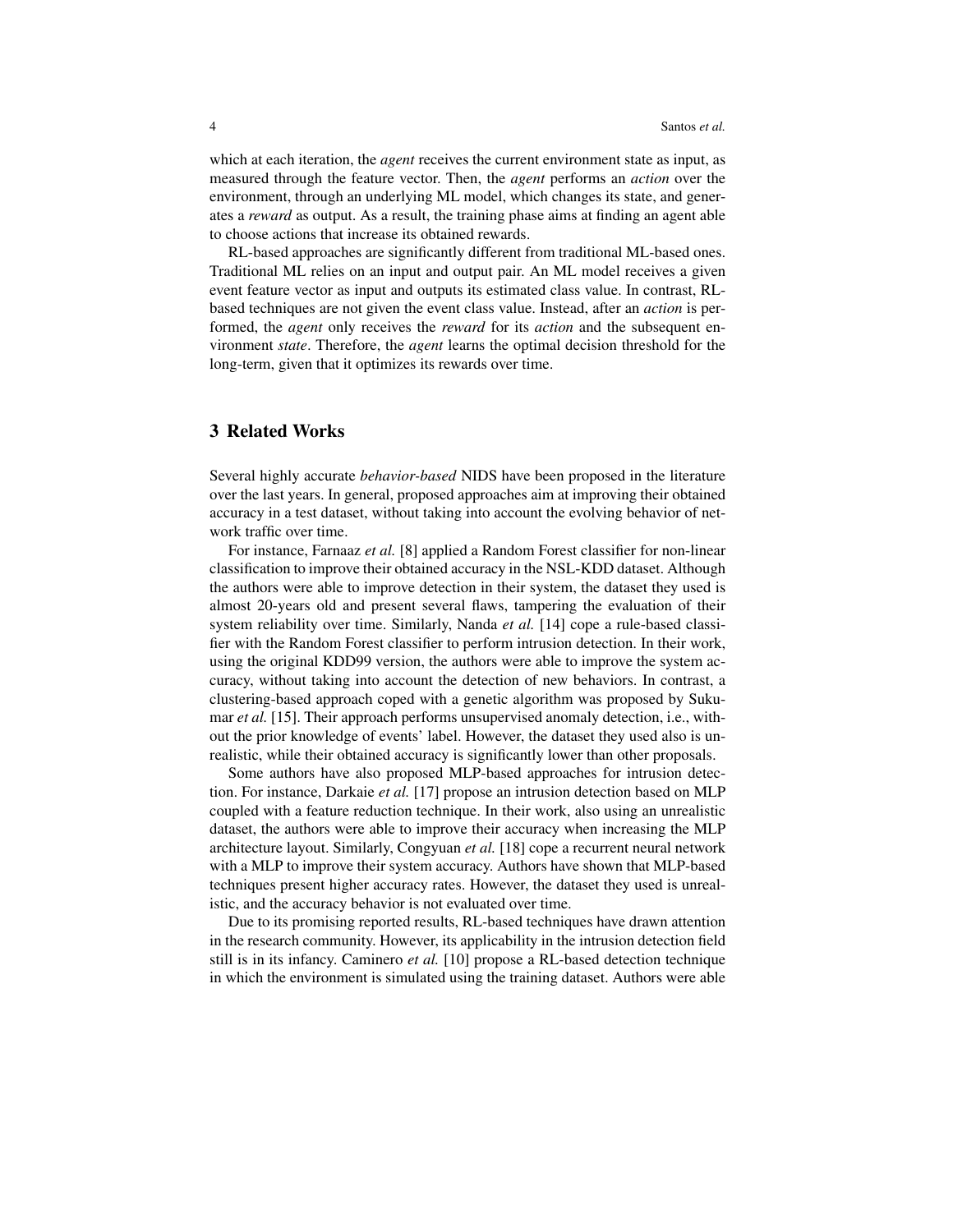A Long-lasting Reinforcement Learning Intrusion Detection Model 5



Fig. 1: Long-lasting reinforcement learning intrusion detection model architecture.

to improve their accuracy, when compared to traditional approaches, by using a MLP architecture and through the evaluation using two datasets. In Lopez-Martinz *et al.* [20], the authors evaluate several reinforcement learning algorithms for the intrusion detection task. In their work, the evaluated models presented good results with highly accurate rates.

To the best of our knowledge, this paper presents the first work to evaluate and address the challenge of network traffic behavior changes over time through an RLbased technique. To achieve such a goal, our work presents a novel dataset containing a year of real network traffic anomalies, enabling the proper evaluation of machine learning techniques regarding their reliability over time.

#### 4 A Long-lasting Intrusion Detection Model

In this section, we propose a novel long-lasting intrusion detection model to address the challenges of classifying evolving network traffic behavior over time. It is composed of two main components (*Reinforcement Learning Model Building* and *Verification*, as shown in Figure 1) and focuses on maintaining the accuracy obtained at the training time for longer periods without human assistance or model updates.

Our proposal considers a custom-tailored model built with reinforcement learning. The classification starts with a to-be-classified network event, which is forwarded to the *Feature Extraction* module to extract the feature vector. Then, the ML model classifies the given feature vector, producing a classifier confidence value. The classifier confidence measures the underlying ML model certainty on its classification. The classification confidence is classifier-dependent. For instance, the Random Forest classifier computes its confidence according to the ratios of trees that classified a given instance to a class. Finally, the *Verifier* module establishes whether the classified event can be reliably accepted or not according to the ob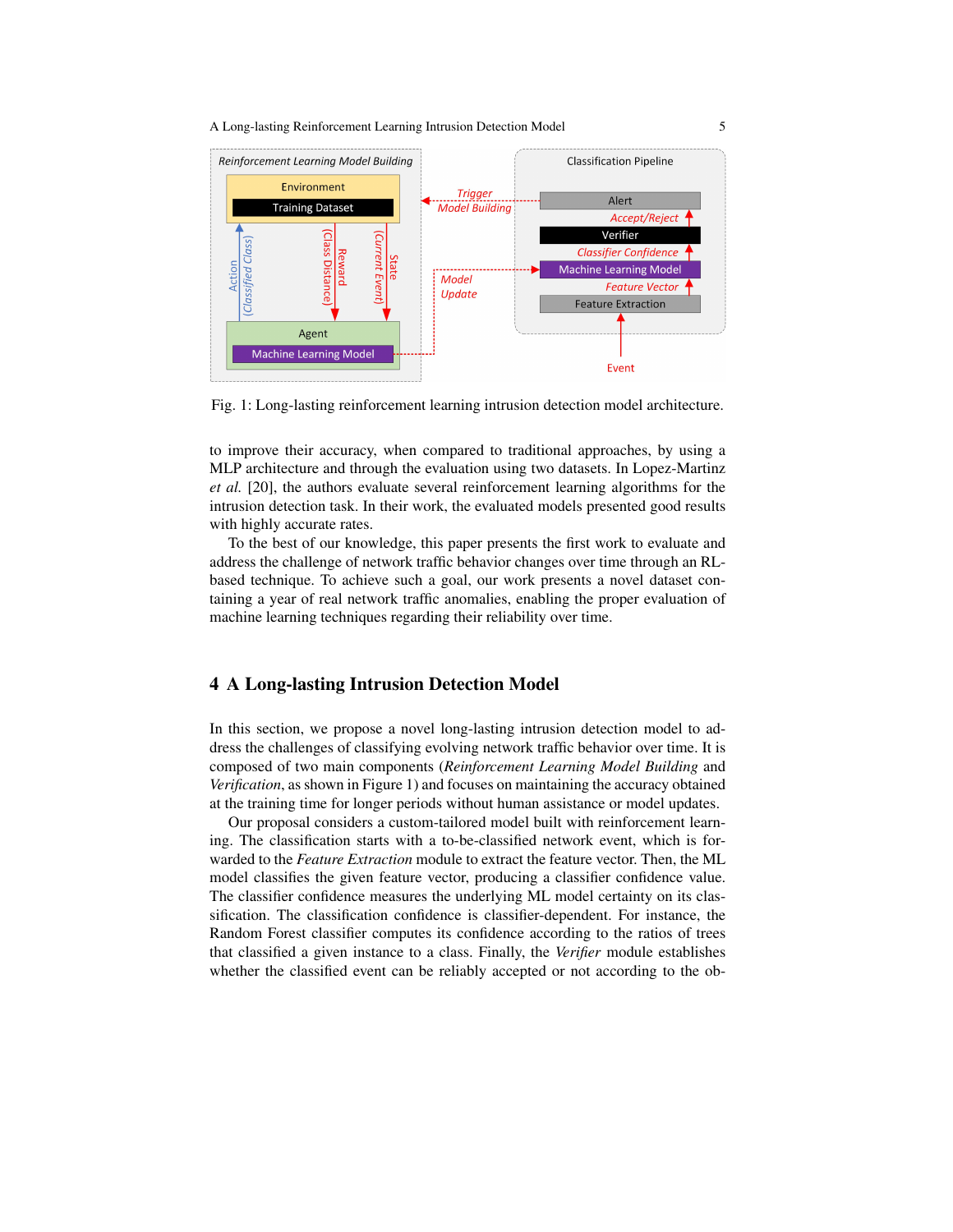tained confidence value. As a consequence, only highly-confident classifications are accepted, while rejected instances are assumed to be unknown event behavior and can be used as a measure to trigger the model update task, for instance.

The *Verifier* module is responsible for ensuring that only known, and most likely correct classifications, are accepted by our model. As a consequence, the proposed architecture maintains or even improves (despite a higher rejection rate) the obtained accuracy over time. Therefore, through the proposed verification technique, an administrator is now able to ensure that the desired level of accuracy is kept, even in the absence of model updates.

The model update procedure (*Reinforcement Learning Model Building*, Figure 1) aims at providing underlying ML models with a higher model lifespan. ML models become capable of maintaining their accuracy (i.e., the one obtained during the training) for longer periods. To achieve such goal, our proposal leverages techniques of reinforcement learning to build ML models that can cope with the network traffic behavior changes over time with less impact on accuracy.

The next subsections detail this novel technique to build models using reinforcement learning, focusing on obtaining higher model lifespan and the proposed verification technique.

## *4.1 Reinforcement Learning Model Building*

Our proposal leverages the RL technique to build underlying ML models with longer lifespans. ML models become capable of maintaining, for longer periods, the accuracy they obtained during the training period. Hence, they become able to be reliably deployed in production environments without demanding periodic model updates.

To achieve such a goal, we propose a custom-tailored RL algorithm for NIDS, through the well-known *QLearning* algorithm. The proposed algorithm characterizes the environment as a Markov Decision Process (MDP) through a modified version of Q-Learning [25] algorithm, a well-known RL algorithm. The adopted RL algorithm was used because it is agnostic since it can use any underlying ML classifier.

The novel algorithm receives as input a set of *States*, which comprises the set of instances from the training dataset. The *agent*, in turn, may perform two *actions*, i.e., classify the read instance as either *normal* or *attack*. The *action* represents the *agent* classification for the current environment *state*. Consequently, the *agent* receives the *reward* for its *action* (*classification*) according to Eq. 1, where *con fidenceinst*<sup>i</sup> denotes the confidence of the classifier's decision for the current environment *state*. Therefore, the *reward* is computed according to the distance of the classifier confidence to the proper instance label. Hence, correct classifications (true-positives and true-negatives) receive higher rewards, while misclassifications receive lower ones.

$$
Reward = \begin{cases} confidence^{inst_1} & \text{if true positive or true negative} \\ 1 - confidence^{inst_1} & \text{otherwise} \end{cases} \tag{1}
$$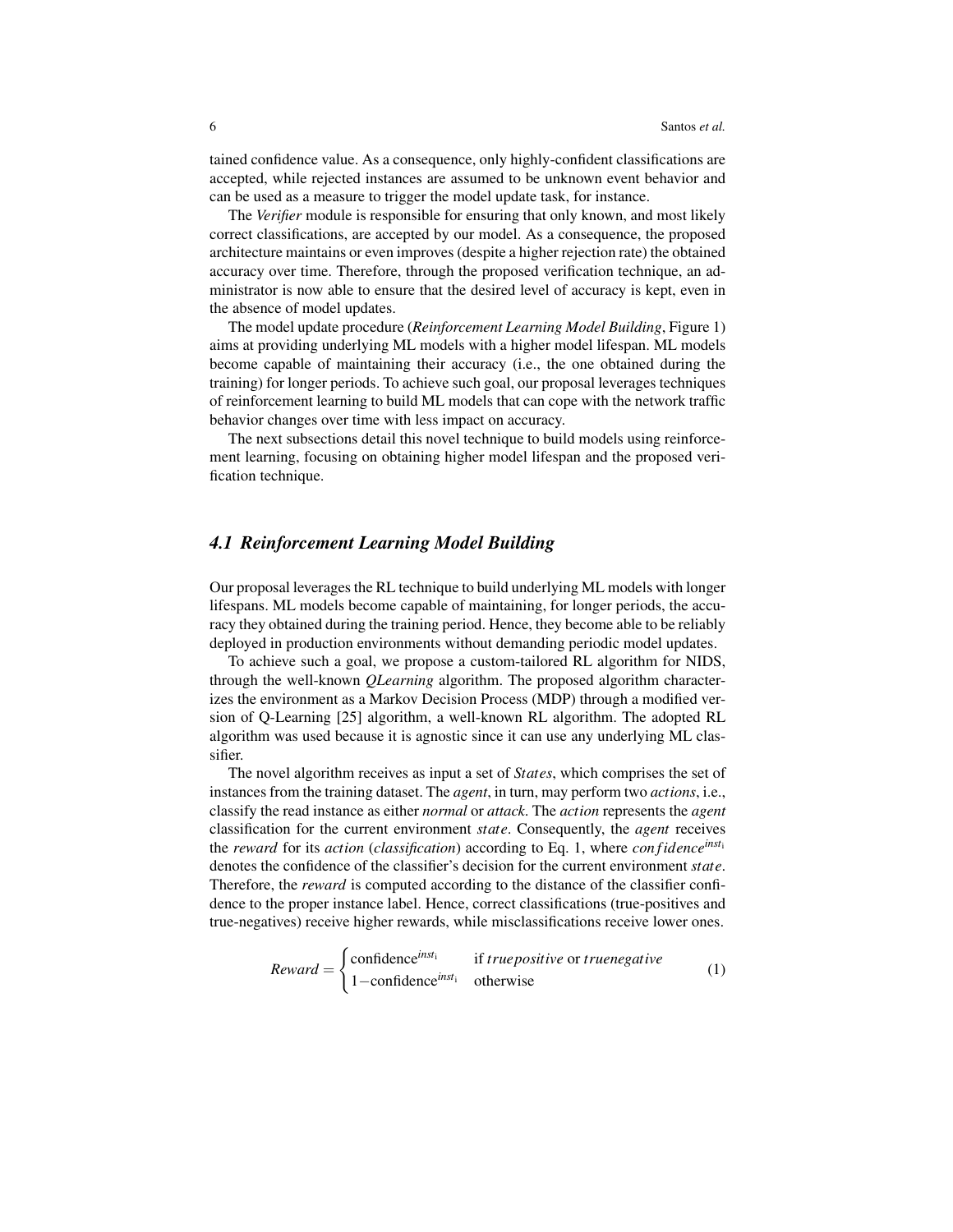As a result, the proposed algorithm iteratively aims at increasing its rewards. By doing so, the *agent* attempts to improve the underlying ML model confidence values to approximate to the proper instance label, instead of only increasing its overall accuracy. Therefore, the proposed RL algorithm can build underlying ML models with a higher model lifespan, assuming they are also optimized to increase their rewards (i.e., improve their confidence values), instead of only improving their accuracy, as made by traditional techniques.

#### *4.2 Verification of Classifications Over Time*

Through the mentioned RL model building technique, our proposal can build ML models with a longer lifespan. However, the network traffic behavior changes over time, and, as a consequence, any ML model will perform unreliable classifications and demand model updates. However, the model update task is not easily feasible in production.

Therefore, the goal of the *Verifier* module (*Verifier*, Figure 1) is to leverage the underlying ML model, built aiming a longer model lifespan to ensure the classification reliability over time. To achieve such a goal, the *Verifier* module asses the individual classification confidence values output by the underlying ML model, as shown in Figure 1. The insight is that instances that were classified with highlyconfident values can be reliably accepted, while low-confident ones are most likely misclassifications, and should be rejected by our model. As a consequence, our proposal ensures that only highly-confident instances are accepted over time, maintaining the system reliability even in the absence of model updates.

Rejected instances can be used as a measure of aged ML models. A high rejection rate indicates that the ML model needs an update, taking into account that the current model cannot reliably classify new events without impact on its accuracy. Therefore, it can be used to trigger the model update process (*Trigger Model Building*, Figure 1).

## *4.3 Discussion*

The proposed model aims at addressing the challenge of evolving network traffic behavior without human intervention nor model updates. To achieve such a goal, our proposal is twofold. First, we build underlying ML models aiming a longer model lifespan through a RL technique. Our proposal aims at building ML models with better classification confidence values instead of only aiming higher accuracy. As a consequence, the built model provides reliable classifications over time. Second, we cope our built ML model with a verification technique. The verification approach ensures that only highly-confident classifications are accepted, maintaining the system reliability over time, even in the absence of model updates.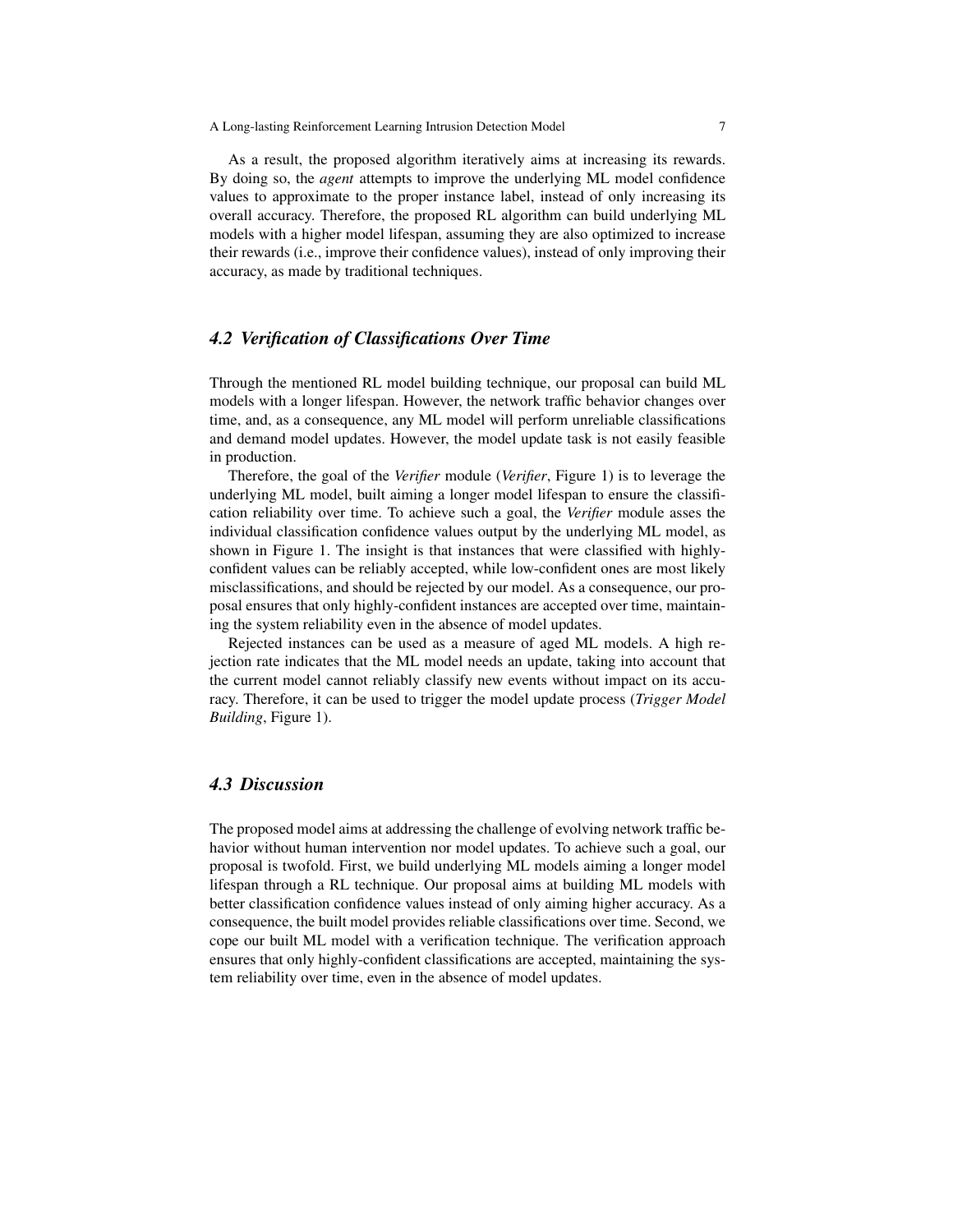#### 5 Evaluation

The present evaluation focuses on answering three research questions: (*Q*1) *Does the proposed RL technique aids at building ML models with longer lifespans?* (*Q*2) *What is the maximum period our proposal maintains its reliability without model updates?* (*Q*3) *Does the proposed verification technique provide reliable classifications over time, even in the absence of model updates?*

The next subsections describes our used dataset, how do we build the model and how does it perform in the used dataset.

## *5.1 A Year-long Intrusion Dataset*

In general, proposed detection approaches for NIDS do not evaluate accuracy over time of their proposed techniques. This choice is justified by the fact that proposed techniques often rely on outdated datasets, with unrealistic network traffic behavior, which also does not take into account the time of occurrence of its events. As a consequence, authors often assume that periodic model updates are performed.

In light of this, to build a proper intrusion dataset, we built a dataset through the Samplepoint-F from the MAWI archive, which consists of actual network traffic collected daily for an interval of fifteen minutes from a transit link between Japan and the USA. The network traffic of 2016 was used to evaluate the model lifespan and accuracy degradation of ML-based NIDS. The built dataset comprises more than 10TB of data, from around 300 billion network packets. We employed an unsupervised ML technique from MAWILab [22] to automatically label the input records, i.e., to label events either as normal or attack. MAWILab employs several unsupervised machine learning algorithms to find anomalies in MAWI data without individual event labeling. The found anomalies are tagged as attacks, while the remaining data are assumed to be normal events. The feature extraction algorithm grouped events in intervals of fifteen seconds while extracting the 20 flow-based features from Nigel [23] work.

#### *5.2 Model Building*

The proposed RL-based technique to build the model is evaluated using a multilayer perceptron (MLP) with 250 neurons. The chosen MLP layout enables the proper comparison between our proposal and the traditional approach. The RL technique relies on a MLP, trained with 500 epochs, a learning rate of 0.3, a momentum rate for the backpropagation algorithm of 0.2, as implemented through the Tensor-Flow API [24]. The traditional approach also relies on the same MLP configuration. Each classifier was evaluated for their true-negative (TN) and true-positive (TP) rates. The TN rate denotes the ratio of normal events correctly classified as normal.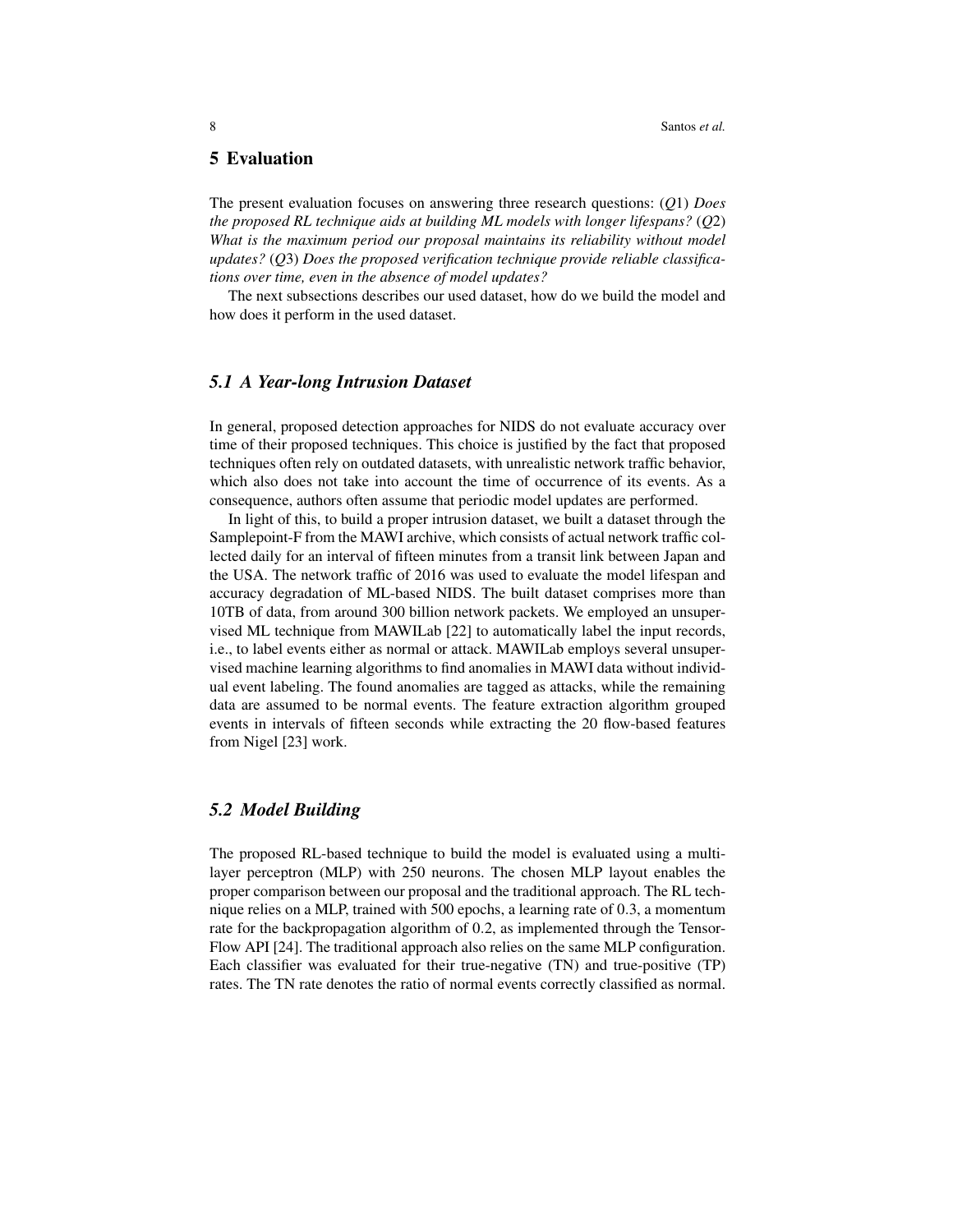

Fig. 2: Traditional approach per-Fig. 3: Long-lasting model performance through the year, with-formance through the year, without updates (MLP (250 neu-out updates (MLP (250 neurons)). rons)).

In contrast, the TP denotes the ratio of attack events correctly deemed as an attack. The proposed modified Q-Learning algorithm was implemented on top of OpenAI Gym API [26]. The algorithm executes 10 thousand iterations to build the model, in which each iteration performs 100 turns. Each turn computes the Q-Learning policy gradients according to the obtained rewards (see Eq. 1) from the classification of 1000 training instances. These parameters were identified empirically, and varying them result in similar classification results.

To build the ML models, due to the imbalanced nature of the dataset (only  $\sim$  2% of instances are classified as attacks), a random undersampling without replacement was performed in the training data. Hence, the data distribution used for training purposes was equally distributed between the classes. To properly evaluate the network traffic behavior change impact on ML models, the classifier was trained through the first dataset month (January 2016), while being evaluated throughout the remaining time without model updates.

# *5.3 Model Evaluation*

Consequently, we apply the model built without and with our technique (Section 5.2) throughout the whole year to answer Question *Q*1. Figure 2 shows the accuracy behavior over time of the traditional approach, through the MLP with 250 neurons, while Figure 3 shows the obtained accuracy with our RL-based technique without updates using the same underlying classifier parameters. It is possible to note a significant improvement in its reliability over time. Our proposed approach maintains the accuracy obtained at the training period for longer periods, hence, increasing the model lifespan. Regarding the worst accuracy decrease, occurred in November, the TP rate decreased by only 13%, a significant improvement when compared to the traditional approach (which decreased by 42% in the same period).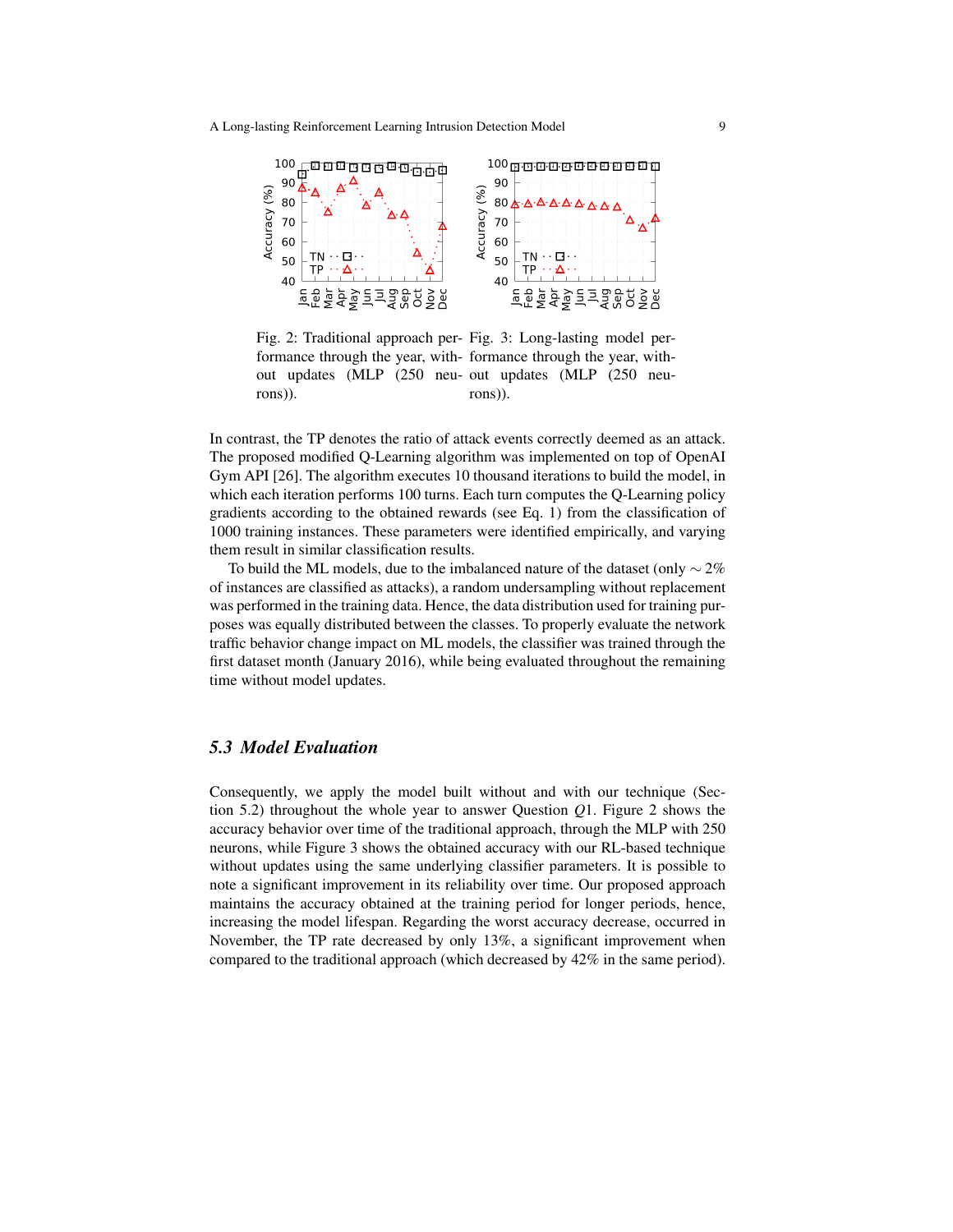

Fig. 4: Average monthly accuracy difference to January throughout time (lower is better), without *Verifier* module.

We consider a scenario in which a 5% of accuracy decrease is tolerated when addressing Question *Q*2. In such a case, our model remains reliable until October, when the TP rate decreases by 8%. In contrast, the traditional model building approach remains reliable only until March, when the TP rate decreases by 12%. Figure 4 details the average accuracy difference, when compared to January, from both model building approaches. In the figure, the proposed RL-based approach significantly improves the reliability in the absence of model updates, showing a small accuracy variation over time.

# *5.4 Verification*

We evaluate the error-reject performance tradeoff when using our proposed *Verification* technique (Section 4.2) to address Question *Q*3. We find the optimal class rejection threshold for the RL-based model by applying the Class-Related-Threshold (CRT) [16] technique. In the first evaluation, we only considered the data from the training period. This choice is justified by the fact that the administrator only has training data to define the rejection thresholds. Finally, we select a rejection operation point at 10% rejection rate, and apply it throughout the year. The operation point is selected according to the administrator's discretion. The goal is to evaluate if the proposed *Verification* module maintains the system reliability over time.

Figure 5 shows the obtained accuracy and rejection rate throughout the year when the *Verifier* module is used. The proposed technique maintains the system reliability over time, despite the rejection rate, even without model updates.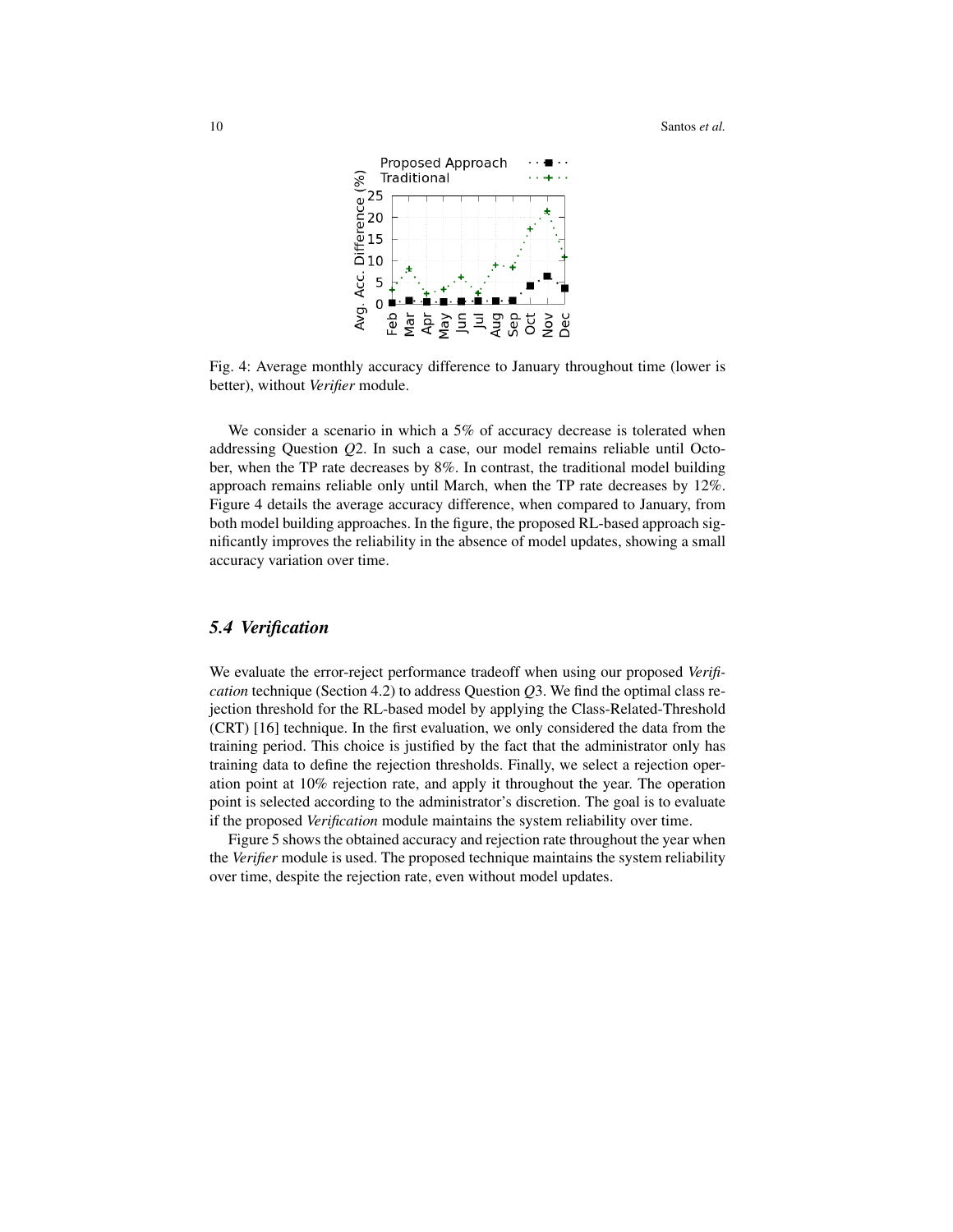A Long-lasting Reinforcement Learning Intrusion Detection Model 11



Fig. 5: Long-lasting model performance through the year, without updates, with *Verifier* module.

## 6 Conclusion

Current approaches for network-based intrusion detection are unable to deal with changes in the network traffic behavior over time. In general, authors from the literature often assume that periodic model updates are performed, ignoring the challenges it introduces. In this work, we have proposed a novel long-lasting intrusion detection model based on reinforcement learning. Our proposed scheme significantly improved the underlying ML model reliability over time, maintaining their accuracy for longer periods. Additionally, through our verification technique, our proposal improved its accuracy, even in the absence of model updates. In the future, we intend to pursue the reduction of the rejection rate using autonomous, periodic model updates coped with our RL-based approach.

#### Acknowledgments

Authors thank CNPq (Conselho Nacional de Desenvolvimento Científico e Tecnológico) for partial financial support (grant  $430972/2018-0$  and  $315322/2018-7$ ) and the FCT through the LASIGE Research Unit (ref. UIDB/00408/2020).

#### References

- 1. Varonis. Available online: https://www.varonis.com/blog/cybersecurity-statistics/ *Accessed 10 december 2019*
- 2. Kaspersky. Available online: https://kaspersky.com/ *Accessed 10 december 2019*
- 3. Threatpost Windows Flaw. Available online: https://threatpost.com/windows-uac-flawprivilege-escalation/150463/ *Accessed 10 december 2019*
- 4. Abreu, V., Santin, A.O., Viegas, E.K., Stihler, M. (2017). A multi-domain role activation model. *IEEE Int. Conf. Commun. (ICC) 3–8*.